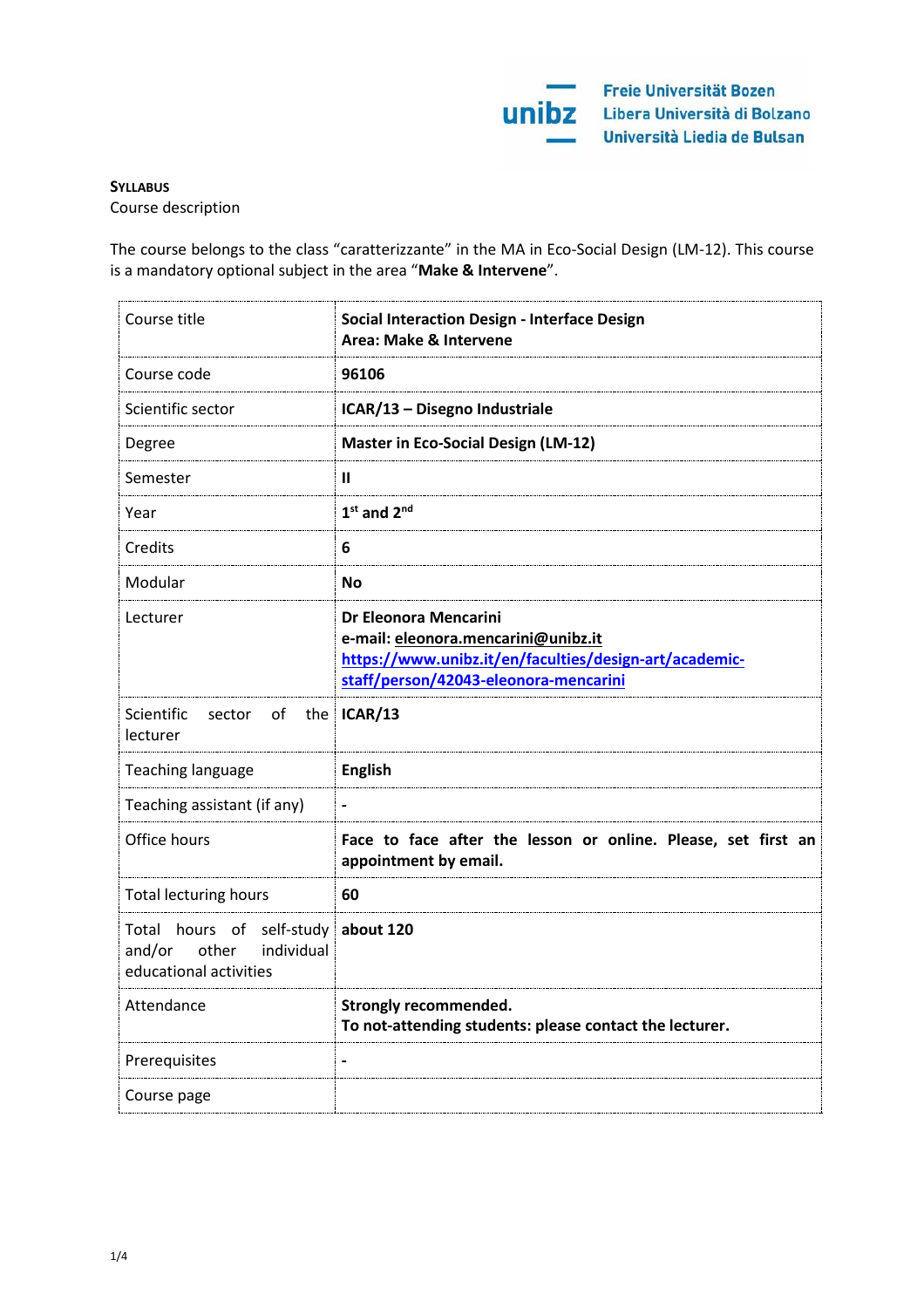

#### **Course description**

The course will explore the topic of "Social Interaction" starting by breaking down the term and exploring what it covers. Particular attention will be given to tangible technology and its potential to enable or hamper meaningful interactions for social, political, and critical dialogue and progress. We will reflect and discuss what lies at the core of meaningful interactions and which approaches trigger dialogue and action between humans and non-humans. Then, we will move towards a general discussion about digitalization and its impact on eco-social transformation. After these preliminary reflections, we will directly step into the phase of making. We will learn the various methods and approaches of interaction design and user experience for codesign (this will be the occasion to investigate participatory design issues too); envisioning, which will help us express utopian and dystopian ideas; paper prototyping; prototype testing and users' feedback integration. We will iteratively refine the prototypes, which, at the end of the course, will be experienceable by other participants in public or semi-public spaces of Bolzano. On the one hand, we will gain knowledge by doing, testing, and building, and, on the other hand, through analytical reflection. The course offers the opportunity to integrate the student's semester or master project work upon matching the requirements, that is, in this course, students can design, develop, and test social interactions that are part of their semester project.

#### **Educational objectives**

From a theoretical point of view, students will be able to:

- Learn about the extent of possible social interactions
- Know the advantages and disadvantages that tangible technology can bring to social interactions
- Discuss the impact of digitalization on society
- Learn about practice-based research approaches and projects
- Discuss scientific publications related to the topics and research approaches addressed during the class

From a practice point of view, students will be able to:

- Pick the most suitable methods for their design project, according to its contexts, users, activities.
- Develop concepts based on empirical data
- Collaborate with fellow students to develop a concept and a prototype
- Learn how to prototype and contextualize the concepts in a fast way
- Make the concept experienceable through methods such as scenario play
- Combine everyday materials with hardware and software tools for prototyping
- Present the prototype concept to the fellow students as well as to the intended user group (local initiative, organization, municipality)
- Plan and conduct tests of the prototype with the intended user group
- Implement feedback from users in a new stage of the prototype until the final one

From a documentation point of view, students will be able to:

- Highlight how their design process reflects the theoretical insights discussed during the class
- Communicate convincingly through a variety of modalities (written, oral, visual)
- Document and present the overall process clearly; show and name decision points; reflect critically.

#### **List of topics covered**

• Social interactions, both mediated by technologies and not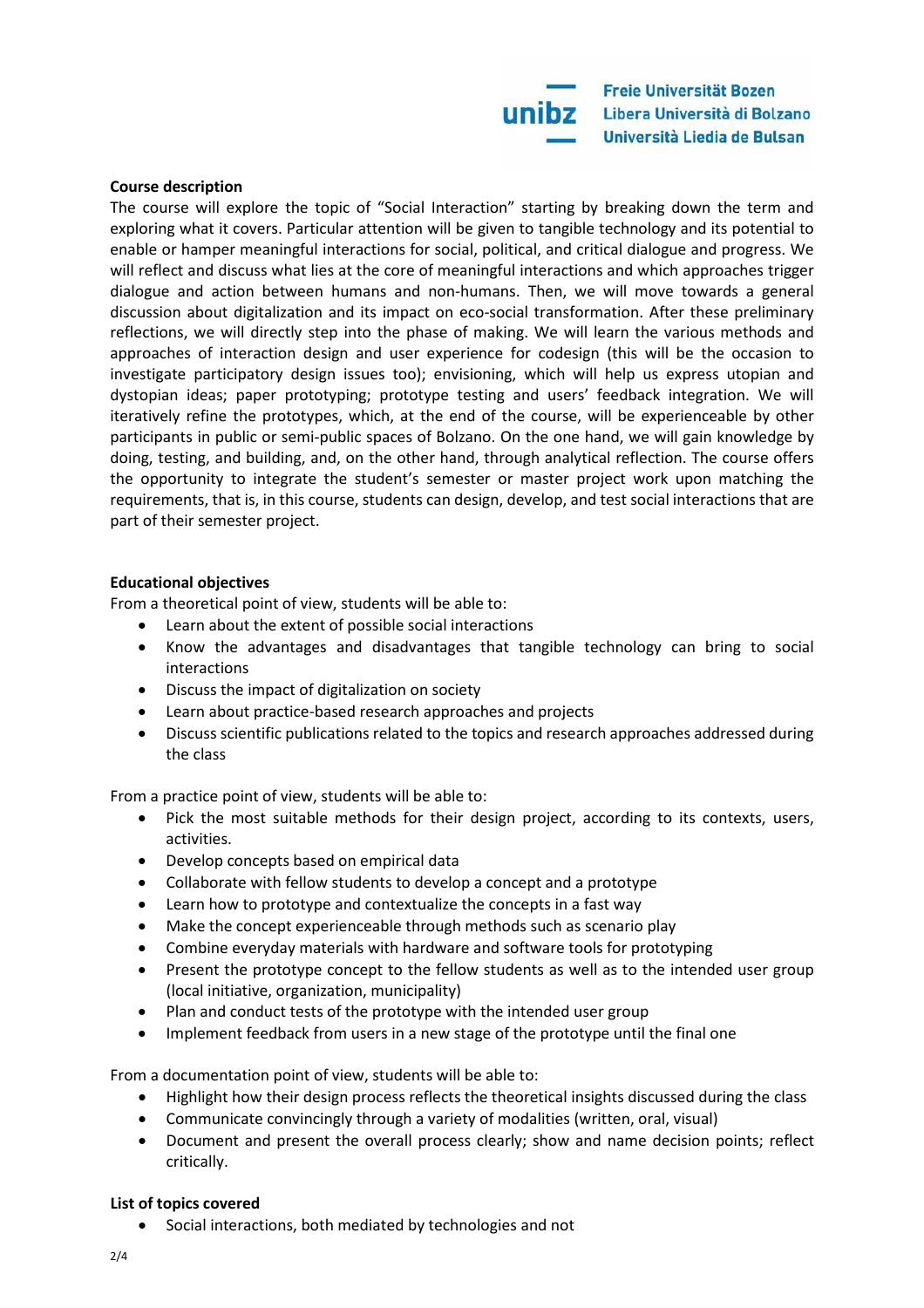

- Advantages and limitations of tangible interfaces to enable social interactions
- Critical reflection of digitalization of society which role to take as an eco-social designer
- User experience methods to analyze interfaces usage
- Iterative development of experimental interfaces according to the interaction design approach
- Concept methods like "scenario play" combined with prototyping methods like "paper prototyping"
- Research-Through-Design approach: how to combine empirical insights with the conceptual framing of practice-based research
- Participatory design
- Expressing your ideas in a meaningful way

## **Teaching format**

Practice-based teaching with a balanced mix of frontal input, discussion rounds, experiments, method sessions, experts' input, group presentations, reviews.

#### **Learning outcomes**

## *Knowledge and understanding*

The students will reflect on the concept of "social interaction" and which interactions should be digitally mediated and which ones should not. This course will show how to design interfaces for mediated human-to-human relations as well as for human and non-human interactions. Examples of new hybrid interactions will be provided. By adopting different practice-based research approaches, students will transfer their insights and ideas into physical, digital, hybrid, or analog prototypes.

## *Applying knowledge and understanding*

The students will learn how to transfer qualitative insights into rough paper prototypes. In this way, they can gain a deeper understanding by both materializing their ideas and receiving feedback from others. In this way, the initial prototype will evolve into a more elaborate interface.

## *Making judgments*

By testing the prototypes, the students will experience the users' sense-making of the interaction and its outcome and integrate the user feedback in their research process. Furthermore, by adopting a Research-through-Design framework, the students will be able to generate theoretical insights about their design.

## *Communication skills*

By presenting their outcomes to fellow students, users, and experts, students will learn how to communicate their design choices, like the intended usage, the choice of material, or interaction pattern.

## *Learning skills*

By reflecting on their design process, the students will learn about the participatory process and methods as well as the advantages of rapid prototyping through everyday materials.

## **Assessment: oral, video, and written**

- Oral: a presentation of the final prototype and the overall design process that has led to it. A template will be provided. Plus, critical discussion of the project focused on the choice of interaction patterns and satisfaction of needs related to the intended user group.
- Video: an explanatory video (max 2-minute long) showing the prototype in its context.